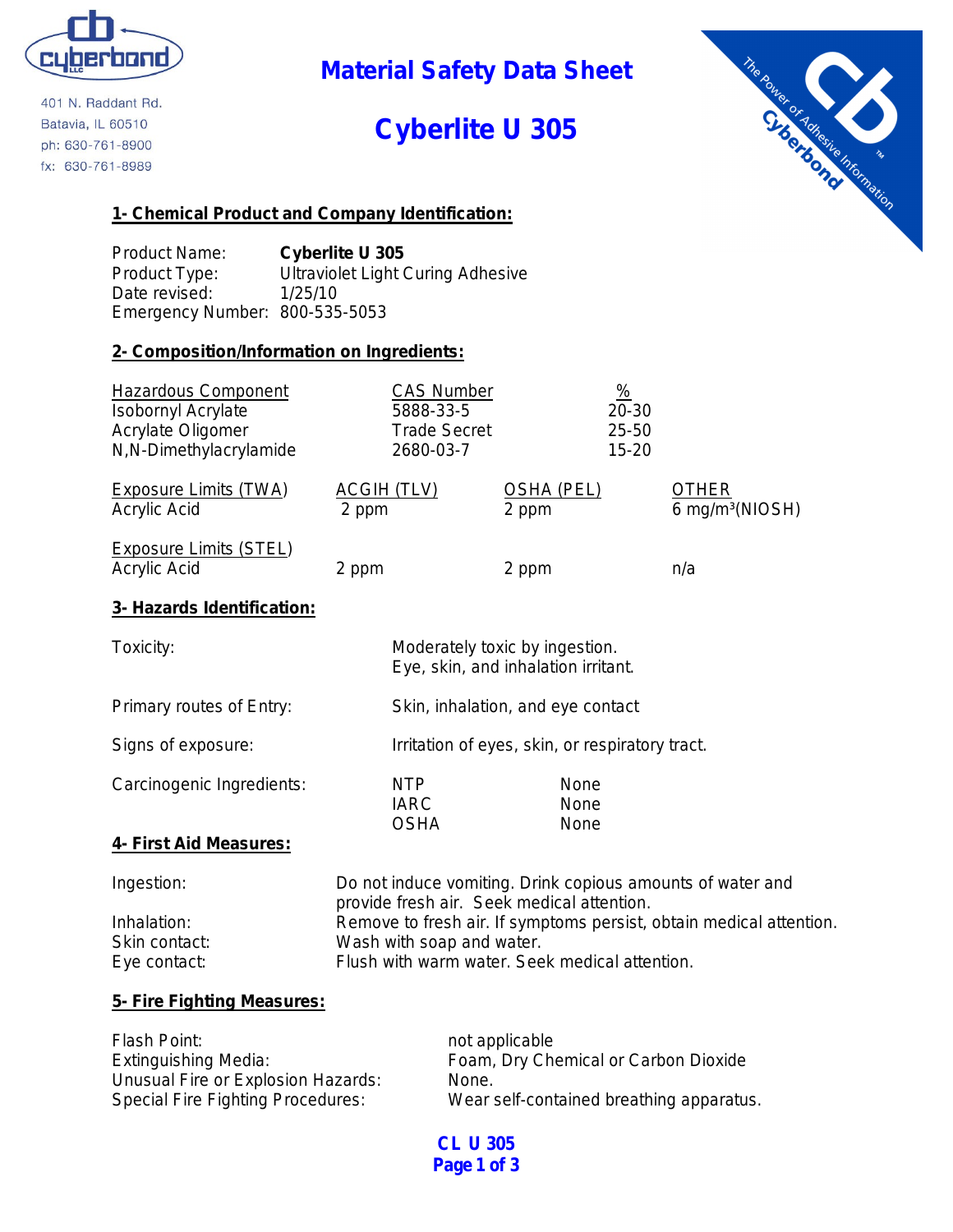### **Material Safety Data Sheet**

# **Cyberlite U 305**

#### **6-Accidental Release Measures**

Steps to be taken in case of spill or leak: Inform authorities in case of seepage into water system. Maintain adequate ventilation.

Soak up with inert absorbent. Store in a closed container until disposal.

#### **7- Handling and Storage:**

| Safe storage: | Store away from heat and direct sunlight to maximize shelf life. |
|---------------|------------------------------------------------------------------|
|               | Store inside in a dry location between 50°Fand 90°F.             |
| Handling:     | Keep container tightly closed. Avoid contact with skin. Avoid    |
|               | breathing vapors.                                                |

#### **8- Protective Equipment:**

| Ventilation:            | Local exhaust ventilation recommended for maintaining vapor<br>level below TLV. |
|-------------------------|---------------------------------------------------------------------------------|
| Respiratory protection: | Not applicable with good local exhaust.                                         |
| Skin:                   | Neoprene or non-reactive gloves. Do not use cotton or wool.                     |
| Eye protection:         | Safety glasses or goggles with side shields.                                    |

#### **9- Physical and Chemical Properties:**

| Appearance:           | clear liquid                 |
|-----------------------|------------------------------|
| Odor:                 | Mild                         |
| <b>Boiling Point:</b> | $212^{\circ}$ F              |
| Vapor Pressure:       | Less than .2mmHg @20C        |
| Vapor Density:        | More than 1 (Air $=1$ )      |
| Evaporation rate:     | Not applicable               |
| Specific Gravity:     | 11                           |
| Solubility in water:  | Negligible.                  |
| Auto Igniting         | Product is not self-igniting |

#### **10- Stability and Reactivity**

| Stability:                | Stable                                                 |
|---------------------------|--------------------------------------------------------|
| Hazardous Polymerization: | Will not occur                                         |
| Incompatibility:          | Photoreactive. Reacts with amines, acids, alkalis, and |
|                           | oxidizing agents.                                      |